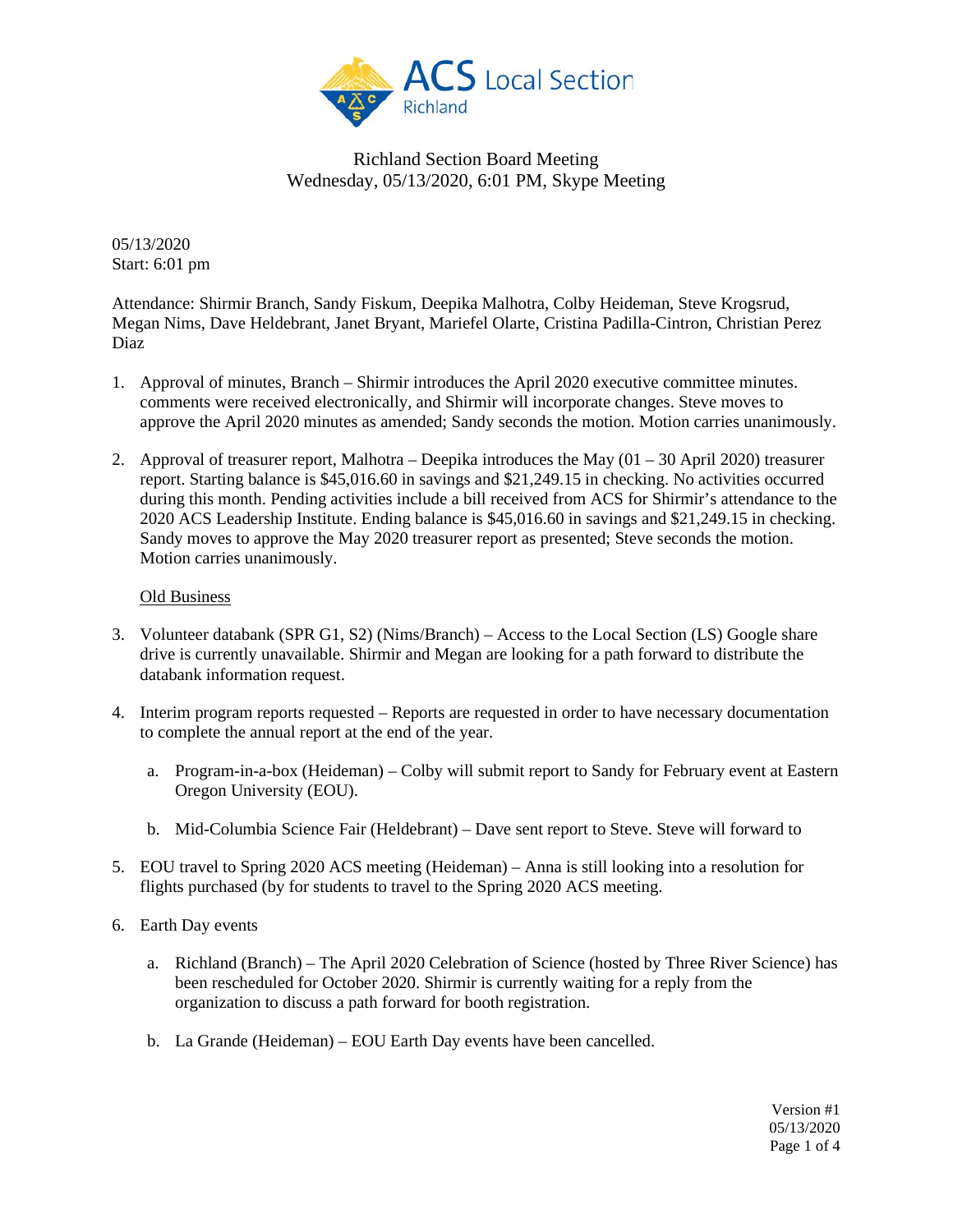

- 7. Facility tour (Olarte) Lamb Weston will follow up with Mariefel to reschedule facility tour pending guidelines impacted by COVID-19.
- 8. Fellows nomination from LS (Bryant) 2 in motion Ram Devanathan was nominated through the Richland LS nominated Ram Devanathan. Dave Heldebrant was also nominated through an individual process. The ACS is still planning to solicit nominations for the national awards due on 01 Nov 2020. The next nominations for Fellows are due April 1, 2021.
- 9. Bylaws submission (Bryant) –Sandy officially submitted the bylaws package to the ACS Constitution & Bylaws Committee (C&B). The package will include the final Section-approved draft of the bylaws, a letter from Sandy in support of the new proposed bylaws, and documentation showing the LS voting on the proposed bylaws. Key changes to the new draft include clarifications on membership categories and LS affiliations, and creation of standing committees.
- 10. Chemistry club grant (Cavinato) Tabled until next meeting.
- 11. Governance Affairs Committee (Omberg) Tabled until next meeting.
- 12. METT Grant (Fiskum) Two deadlines approaching in June and October for the Members Engaging Through Technology (METT) grant. Sandy suggested applying for the October deadline for support with modifying the LS website. Steve has reached out to webmasters from ACS headquarters as well as from the Puget Sound Section for guidance on how to update the website.

#### **New Business**

- 13. Staying connected during COVID-19 (Fiskum) Sandy has challenged the executive committee for ideas on how to stay connected during stay at home orders. Mariefel suggested connecting the LS membership to webinar series that the ACS hosts. Colby notified the Education committee about a Zoom meeting hosted by the Portland Section. Mariefel also suggested that someone from the LS host a talk through a virtual meeting.
- 14. Virtual meeting platforms (Fiskum) Sandy has asked for recommendations on which virtual platform to have meetings on, since Skype is being phased out. Janet has recommended Zoom or GoToMeeting. Per ACS recommendations, Sandy has signed up for Zoom using the ACS provided 1 year license.
- 15. Annual Social Speaker (Padilla-Cintron) Cristina has reached out to Dr. Christopher H. Hendon a professor from Oregon State University who specializes in coffee research. He has responded that he will be willing to attend either in person or host a webinar, pending COVID-19 guidelines. If able to attend in person, he will also bring his personal barista to serve coffee. Since he will be traveling so far, Hendon will need support for lodging, mileage, and meals. He has also requested lodging and travel for his barista, if attending. Janet moves to invite Christopher Hendon to speak at the 2020 Annual Social; Steve seconds the nomination. Discussion indicates that funds that would have been

Version #1 05/13/2020 Page 2 of 4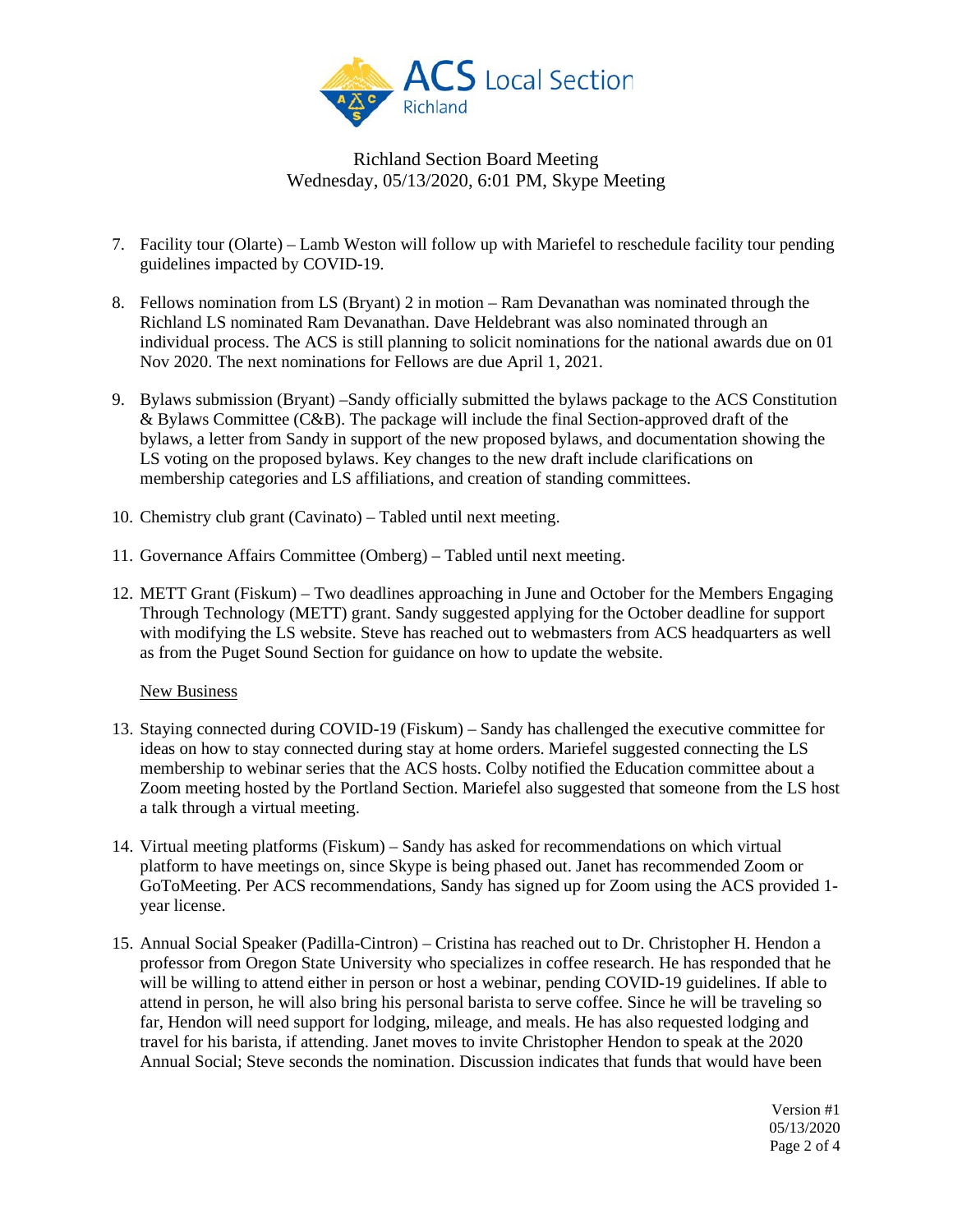

spent on events impacted by COVID-19 can be directed to support Hendon's travel. Motion carries unanimously.

16. GAC on-line training (Omberg) – Tabled until next meeting.

#### Committee reports

- 17. Membership (Padilla-Cintron) Cristina now has access to the LS eRoster.
- 18. WCC (Nims) No new activities due to COVID-19 situation. Sandy suggested hosting a virtual happy hour.
- 19. Awards (Bryant) National award nominations are due 01 Nov 2020. The decision to move forward with the Fall Meeting in San Francisco is still pending. There are also talks to have the 2020 awards ceremony moved to a 2021 meeting.
- 20. Public Relations (Krogsrud) Steve is currently drafting the next newsletter in early summer. Content should include the bylaws, upcoming events (pending COVID-19 impacts), Mid-Columbia Science Fair, etc. Please have inputs to Steve around the end of May. The next newsletter in September will include information about the election nominations.
- 21. Programs (Olarte) No new activities to report.
- 22. GAC (Omberg) Tabled until next meeting.
- 23. Education (Heideman) EOU chemistry club has been keeping in contact through virtual meetings. Sandy has recommended incorporating

#### Upcoming events

- 24. WCC happy hour Longship Cellars (TBD).
- 25. Facility tour Lamb Weston (TBD).
- 26. Annual Social 13 November 2020, Richland Community Center.
- 27. Earth Day (Richland) 03 October 2020, Hanford REACH Museum.

Sandy moves to adjourn the April 2020 executive committee meeting; Janet seconds the motion. Motion carries unanimously.

Adjourn at 7:02 pm